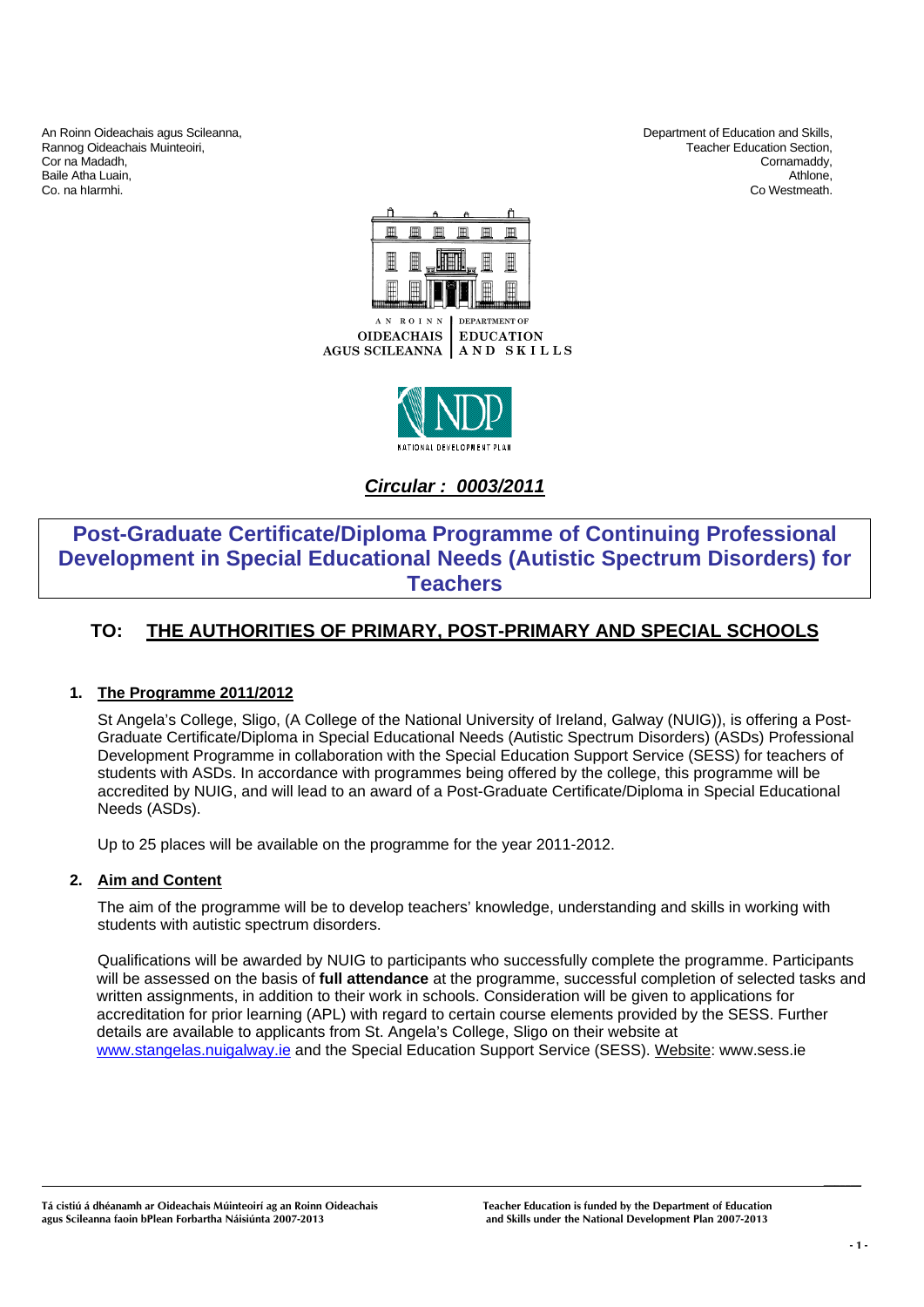## **3. Duration and Organisation**

This Post-Graduate Certificate/Post-Graduate Diploma is a professional development programme which can be obtained over a maximum of two years. The programme comprises four modules, as follows:

## *Post-Graduate Certificate*

• **Module one (Core Module)** - Understanding Autistic Spectrum Disorders

*And* 

**Module two -** Assessment, Planning, Applications and Curricular Access

 *Or* 

• **Module three** - Teaching Approaches for Students with Autistic Spectrum Disorders.

## *Post-Graduate Diploma*

- **Module one** Understanding Autistic Spectrum Disorders
- **Module two** Assessment, Planning, Applications and Curricular Access
- **Module three** Teaching Approaches for Students with Autistic Spectrum Disorders
- **Module four** Self-management and Behaviour

Completion of Modules 1 (Core) and 2 **or** 3, together with successful completion of the necessary course work and a practicum will attract a **Post-Graduate Certificate** in Special Education (Autistic Spectrum Disorders). Completion of the additional two modules together with the necessary course work will attract a **Post-Graduate Diploma** in Special Educational Needs (ASDs). Participants who complete the Certificate level, may progress to the Diploma level and on successfully completing it, will exit with a Post-Graduate Diploma in SEN (ASD).

Participants will not necessarily be required to complete individual modules sequentially. However all elements of all modules must be completed within a consecutive two year period.

The programme will require from a minimum of eighteen days (Certificate) to thirty-seven (Diploma) days release from school over the two-year period. As a result of accreditation of prior learning (APL) for individual teachers the number of days release required may also be reduced.

Attendance on at least 5 Saturdays at a central venue will be a requirement for successful applicants.

Class visits from SESS and St. Angela's personnel for the purposes of support provision and practicum assessment respectively are an essential component of the programme.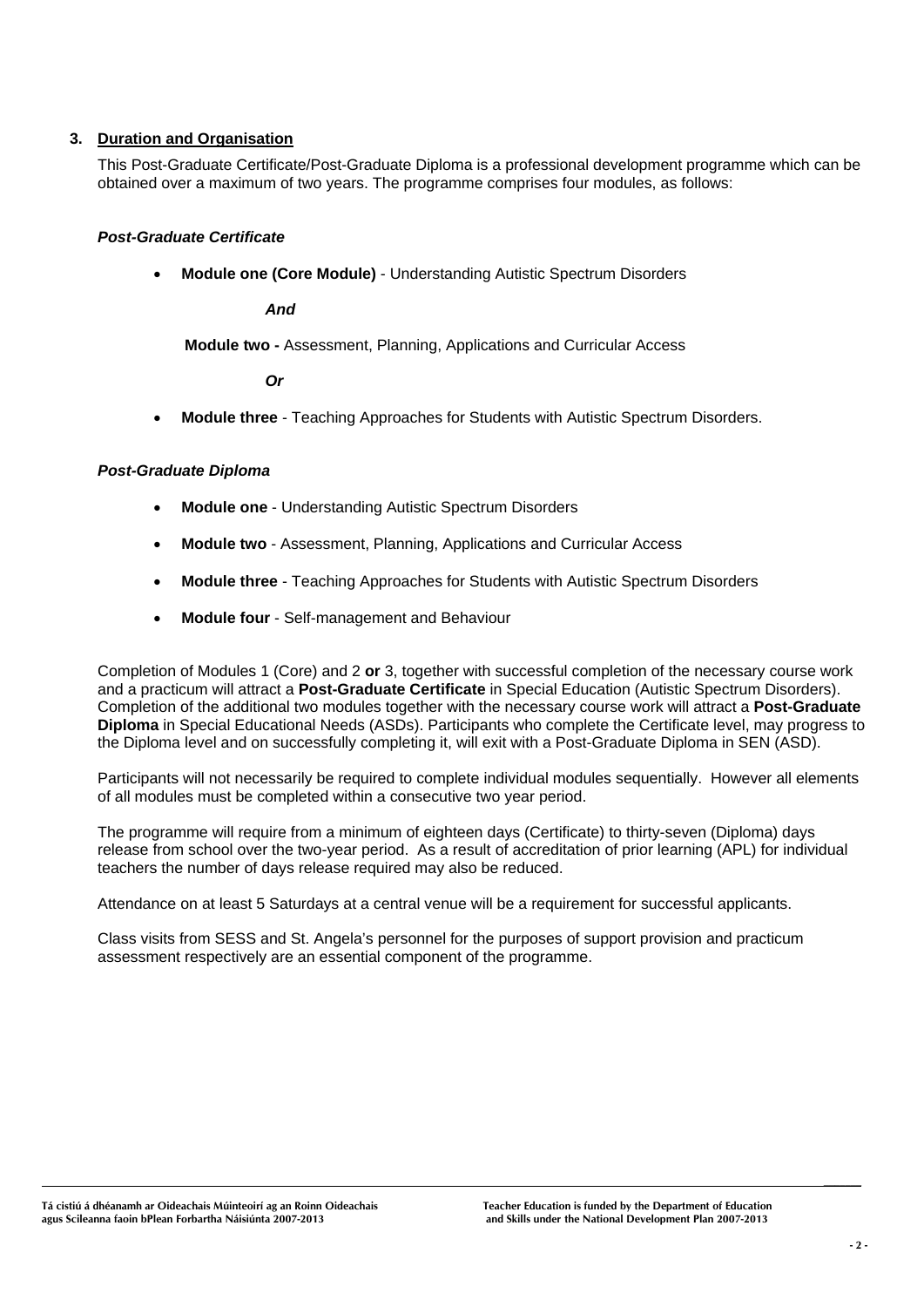## **4. Eligibility**

## **Please note that all teachers must be registered in accordance with Section 31 of the Teaching Council Act, 2001. Please refer to the Teaching Council website** www.teachingcouncil.ie **for further information.**

This programme is for registered teachers who hold a post currently funded by the Department of Education and Skills and who are currently working with students with Autistic Spectrum Disorders (ASDs) or will be working with students with ASDs for the duration of the Programme in recognised Primary schools including Special Schools and recognised Post-Primary Schools. **The programme is designed specifically to assist teachers in meeting the learning and teaching needs of students with ASDs**. Potential applicants must therefore have a teaching role in relation to students with ASDs.

## **(a) Primary:**

**Teachers will be required to forward a copy of their Registration Certificate, or a letter of confirmation of registration from the Teaching Council, when submitting their application form. If the "Education Sector" field is blank, teachers will be required to provide evidence that they are recognised as being qualified to teach in either the mainstream primary sector or qualified to teach students with Special Educational Needs or students requiring Learning Support in the primary sector by the Teaching Council.** 

Applicants from Primary Schools should have successfully completed their probationary period.

## **(b) Post-Primary**

**Teachers will be required to forward a copy of their Registration Certificate, or a letter of confirmation of registration from the Teaching Council, when submitting their application form. If the "Education Sector" field is blank teachers will be required to provide evidence that they are recognised as being qualified to teach either in the mainstream post-primary sector or qualified to teach students with Special Educational Needs or students requiring Learning Support in the postprimary sector by the Teaching Council.** 

## **(c) Special Schools**

**Teachers will be required to forward a copy of their Registration Certificate, or a letter of confirmation of registration from the Teaching Council, when submitting their application form. If the "Education Sector" field is blank teachers will be required to provide evidence that they are recognised as being qualified to teach either in the mainstream primary or post-primary sectors or qualified to teach students with Special Educational Needs or students requiring Learning Support in the primary or post-primary sector or qualified to teach in specified categories of special school by the Teaching Council.** 

Applicants from Special Schools should have successfully completed their probationary period.

Consideration will be given to applications for Accreditation for Prior Learning (APL) under the Colleges APL policies and procedures. Relevant SESS courses in the learning and teaching of students with ASDs will be considered in this context.

Teachers who are participating in this programme must continue to have a teaching role in relation to students with ASDs for the duration of the programme. It is also advised that school management should make every effort to ensure that students with ASDs continue to benefit from teachers' knowledge and expertise in this area, through assigning the learning and teaching of students with ASDs to teachers who have successfully completed this programme.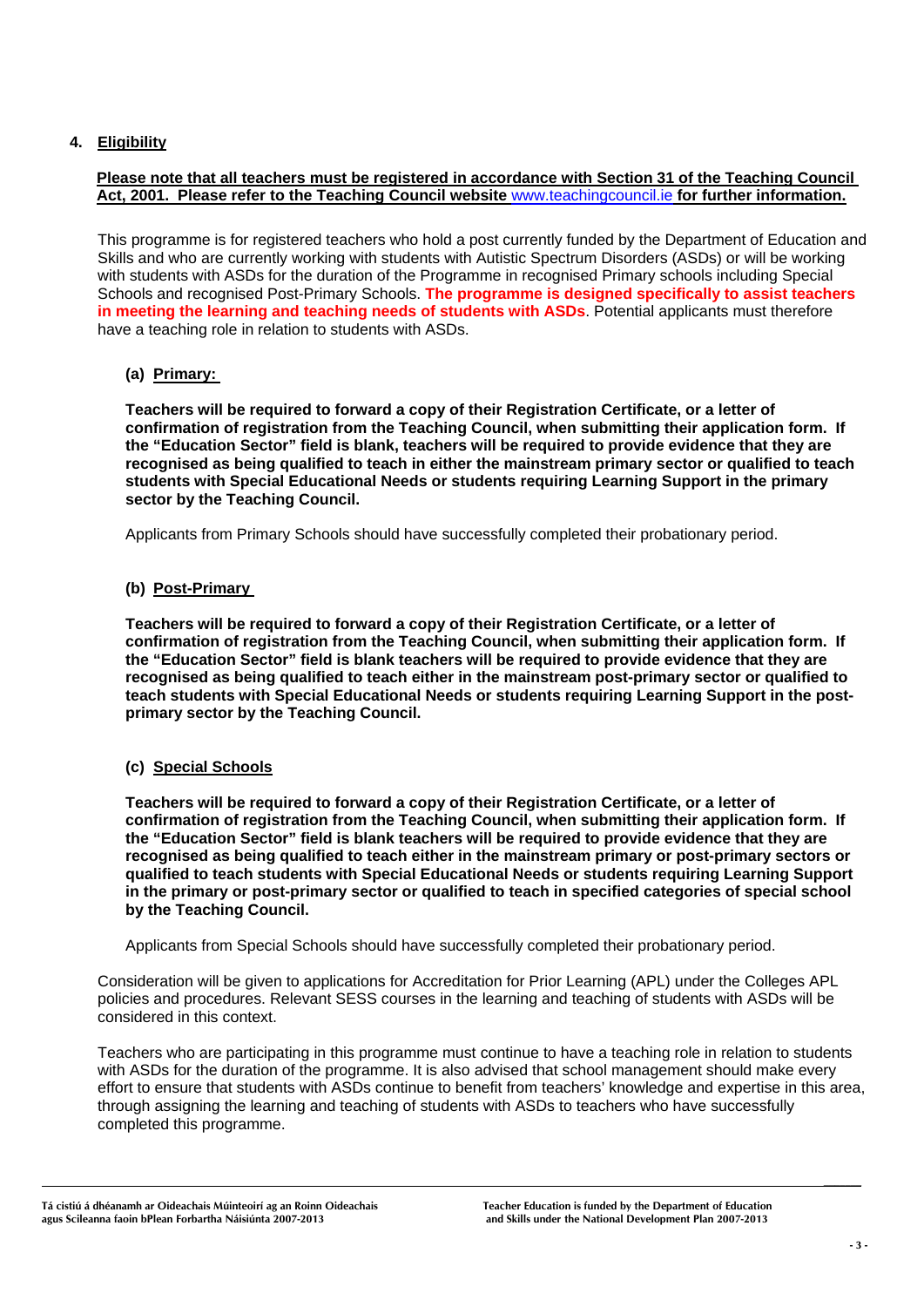## **5. Applications and Selection**

An Application Form accompanies this Circular for completion by teachers interested and eligible to participate in the programme.

Normally, applications will be accepted from not more than one teacher per school who meets the requirements outlined in **this** Circular.

## *Important*

Eligible teachers nominated by their school authorities who wish to be considered for admission to the Programme should send their applications to **The Programme Co-ordinator, Post-Graduate Certificate/Diploma in SEN (ASDs), Education Department, St Angela's College, Sligo,** to be received not later than **1st of March 2011.** 

Applicants for this programme will not be required to attend for interview.

**All applications must be accompanied by a non-returnable administration fee of €25. Applicants are advised that they should retain evidence of postage.** 

## **6. Funding**

All elements within each module are funded by the Teacher Education Section of the Department of Education and Skills through the SESS under the National Development Plan 2007 to 2013.

**Applicants will be responsible for payment of a fee of €300 per module**. Applicants will be invoiced by St. Angela's College as per the College's current policy. Note: Travel and subsistence will be provided for any of the face-to-face elements of the programme.

Your attention is also drawn to the Teacher Fee Refund Scheme. The purpose of this scheme is to provide funding towards the cost of course and examination fees incurred by Primary and Post-Primary teachers on successful completion of in-career development courses approved by the Department and school authorities. Further information is available at http://www.mie.ie/refundoffees/

## **7. Extra Personal Vacation**

No extra personal vacation will be allowed in respect of attendance at the Programme.

## **8. Substitution**

Substitution which must be approved by the managerial authority of the school/VEC will be allowed. The substitution must be deemed necessary to cover the approved periods of absence of the teacher from teaching duty for attendance at the course. Documentation from the college specifying the absence details must be retained by the school.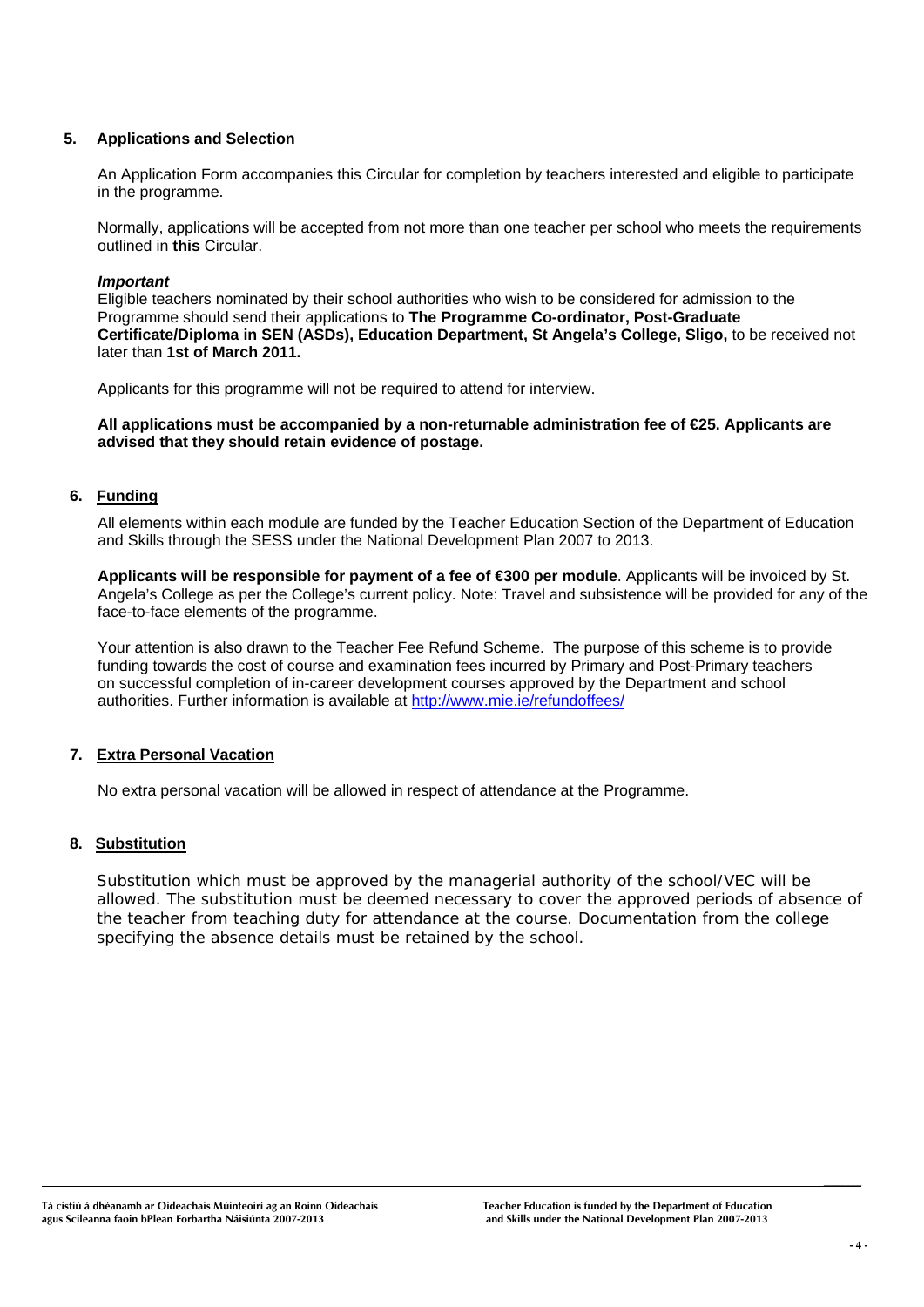## **9**. **Salary Arrangements**

All teachers on release from their school under the terms of this Programme will continue to receive their salary in the usual way.

## **10. Allowances**

Please note that successful completion of this programme will not result in any entitlement to additional remuneration from the Department of Education and Skills.

## **11. Master's Programme**

Those who successfully complete the Post-Graduate Diploma in Special Educational Needs (ASDs), and who satisfy the relevant requirements, are eligible to progress to an MA in Special Educational Needs (ASDs) at St. Angela's College. Further information on the MA in SEN (ASDs) Programme in St. Angela's College is available on the St. Angela's website, www.stangelas.nuigalway.ie.

 Alan Wall Principal Officer

January 2011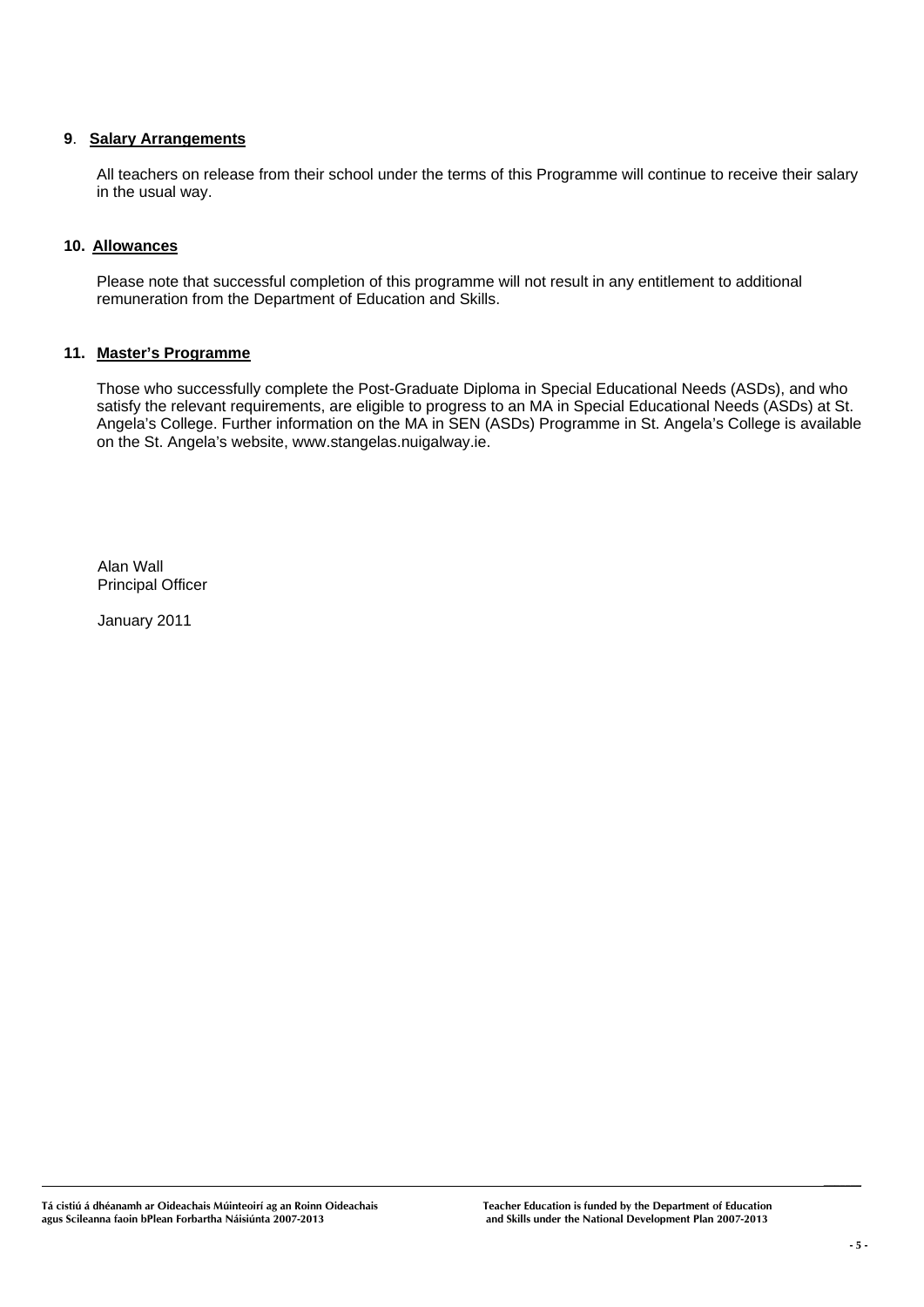## **APPENDIX A**

# *Post-Graduate Certificate/Diploma in Special Educational Needs (Autistic Spectrum Disorders) 2011-2012*

## **Modules Elements**

| Module One<br>Assessment | <b>Understanding ASD</b><br>Professional Portfolio | <b>Introductory Day</b><br>п<br>SESS-4 Day Introductory Course<br>٠<br>Sensory, Motor and Relationship Perspectives<br>of the child with ASD<br>Understanding Autism (on-line)<br>ш<br>Class Visit (SESS Advisory Team: ASD)<br>Placement                                                |
|--------------------------|----------------------------------------------------|------------------------------------------------------------------------------------------------------------------------------------------------------------------------------------------------------------------------------------------------------------------------------------------|
|                          | Profile and IEP                                    |                                                                                                                                                                                                                                                                                          |
| Module two               | Assessment, Planning and<br>curricular access      | <b>ABBLS</b><br>٠<br>PEP3 or T-TAP<br>٠<br><b>Individualised Planning</b><br>٠<br>Accessing the Curriculum<br>٠<br>ASD & Co-occurring needs<br><b>PECS</b><br>Lámh<br>٠<br>TEACCH (2 day)<br>٠<br>Class Visit (SESS Advisory Team: ASD)<br>٠                                             |
| Assessment               | Case Study                                         |                                                                                                                                                                                                                                                                                          |
| Module three             | Teaching Approaches for<br>Pupils with ASD         | Applied Behaviour Analysis (on-line)<br>п<br><b>Social Stories Training</b><br>п<br>Floor-Time<br>٠<br>TEACCH (5-day)<br>ш<br>Language and Communication Development<br>for Students with ASD (Hanen)<br><b>Intensive Interaction</b><br>٠<br>Class Visit (SESS Advisory Team: ASD)<br>٠ |
| Assessment               | Profile and IEP                                    |                                                                                                                                                                                                                                                                                          |
| Module four              | Self-management and<br>Behaviour                   | Social Skills training<br>ш<br><b>Challenging Behaviour</b><br>٠<br>Contemporary Applied Behaviour Analysis<br>٠<br>courses<br>Class Visit (SESS Advisory Team:<br>٠<br>Behaviour)                                                                                                       |
| Assessment               | <b>Literature Review</b>                           |                                                                                                                                                                                                                                                                                          |
| Practicum                | Disorders (See section 3 of Circular)              | Completion of the practicum is an essential element for both the Post-Graduate<br>Certificate and the Post-Graduate Diploma in Special Education (Autistic Spectrum                                                                                                                      |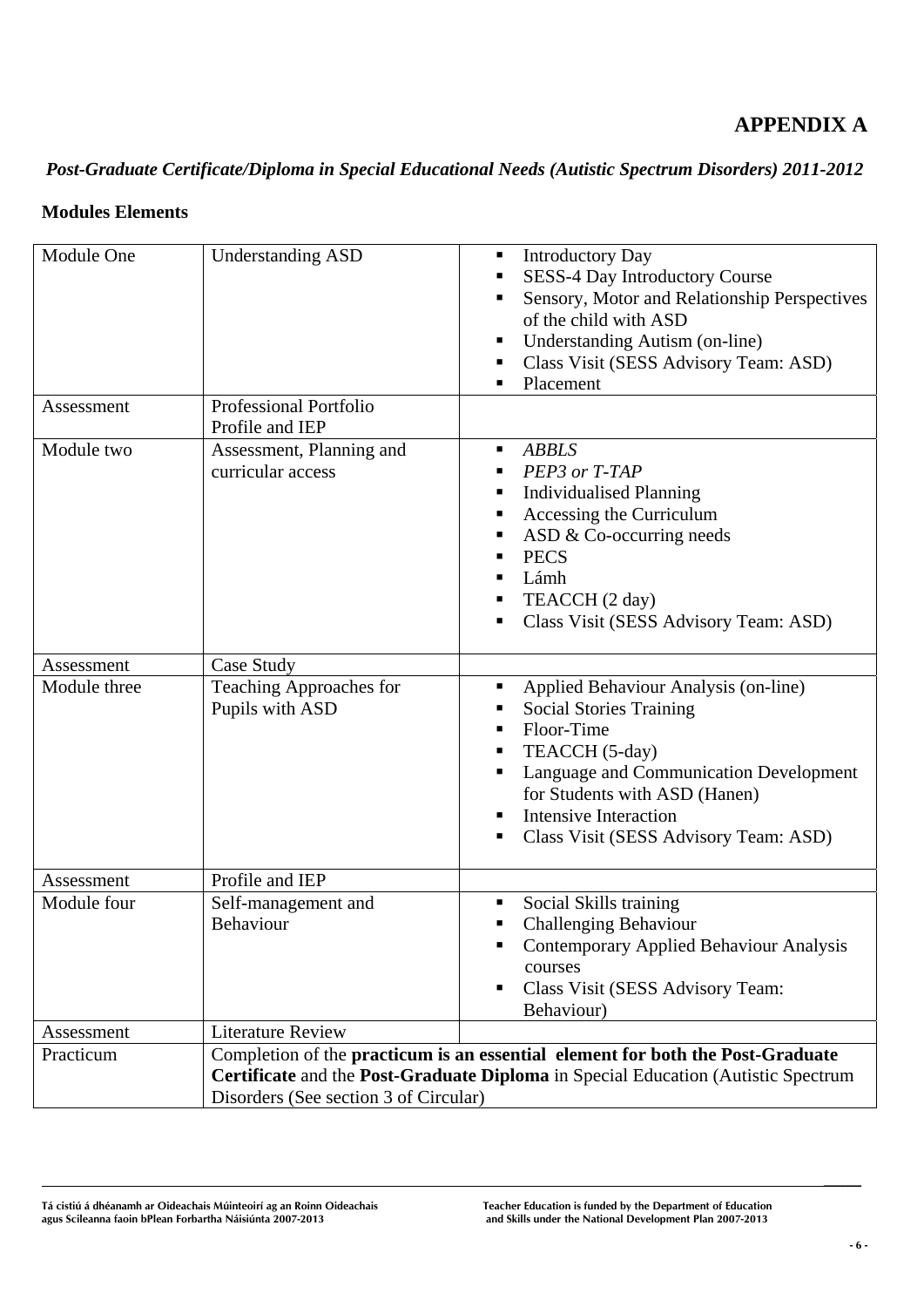*Post-Graduate Certificate/Diploma in Special Educational Needs (Autistic Spectrum Disorders) 2011-2012* 

## **Post Graduate Programme**

## *Post Graduate Certificate*

| Module one    | <b>Understanding ASDs</b> |
|---------------|---------------------------|
| (Core Module) |                           |

## *And*

| Module two | Assessment, Planning, Applications and |  |  |
|------------|----------------------------------------|--|--|
|            | <b>Curricular Access</b>               |  |  |

*Or* 

| Module three | Teaching Approaches for Students with<br>ASDs |
|--------------|-----------------------------------------------|
|              |                                               |

## *Post Graduate Diploma*

| Module one   | <b>Understanding ASDs</b>              |
|--------------|----------------------------------------|
| Module two   | Assessment, Planning, Applications and |
|              | <b>Curricular Access</b>               |
| Module three | Teaching Approaches for Students with  |
|              | ASD <sub>s</sub> .                     |
| Module four  | Self-management and Behaviour          |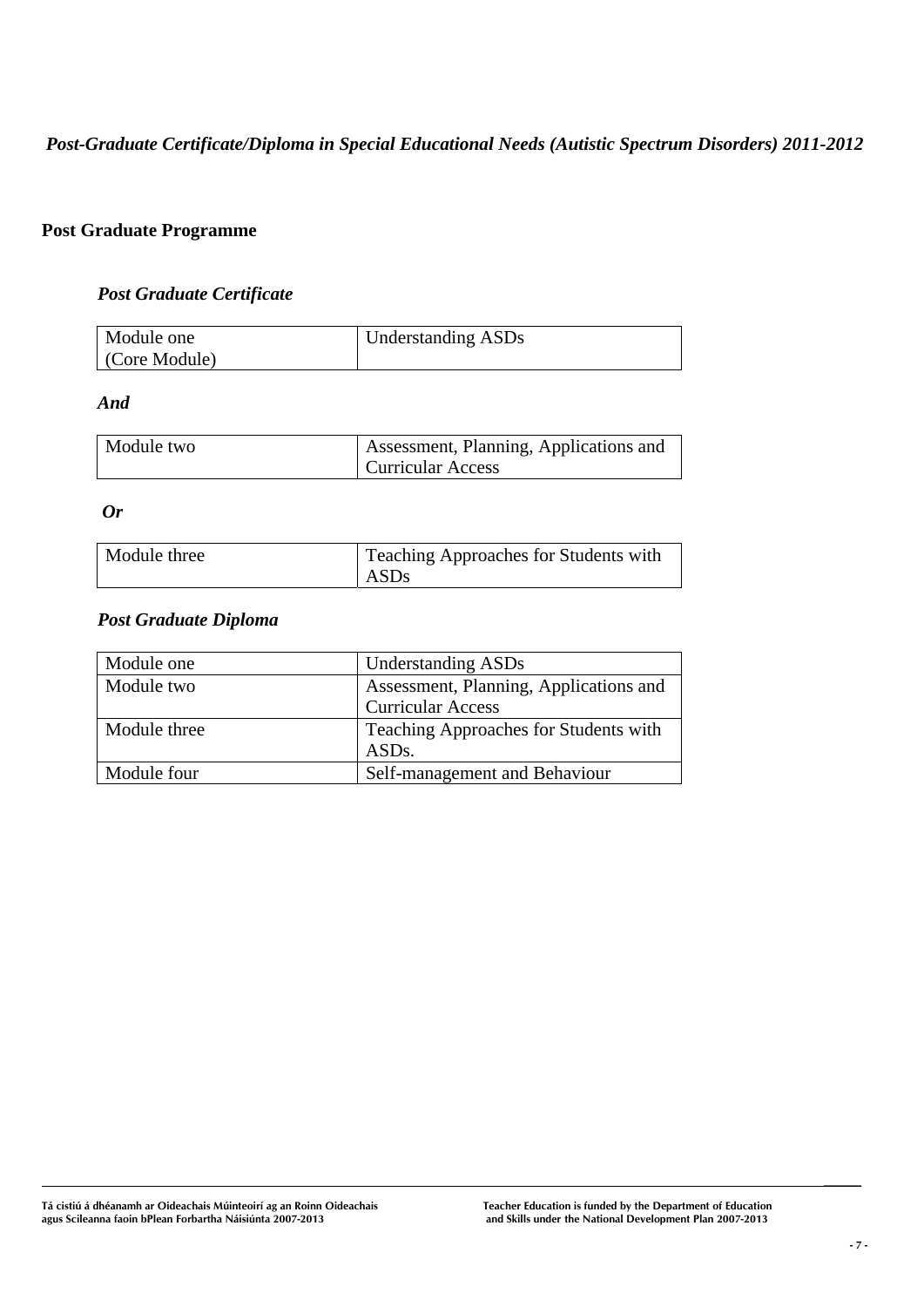



**Post-Graduate Certificate/Diploma Programme of Continuing Professional Development in Special Educational Needs (Autistic Spectrum Disorders)** 

**for Teachers**

# **ST ANGELA'S COLLEGE, SLIGO**

# **APPLICATION FORM FOR ADMISSION**

**Please complete this form and return together with the a €25 administration fee to**

**Programme Co-ordinator, Post-Graduate Certificate/Diploma in SEN (ASDs), Education Department, St Angela's College, Sligo On or before 5pm on 1st of March, 2011.** 

**Application is being made to participate in1** *(please tick as appropriate)***:** 

 **Post-Graduate Certificate in SEN (ASDs)** 

 **Post-Graduate Diploma in SEN (ASDs)** 

 $\overline{a}$ 

 $1$ Please note that this is a signal of intent only, to facilitate organisation and administration. Applicants may reconsider their chosen options as they access the various modules.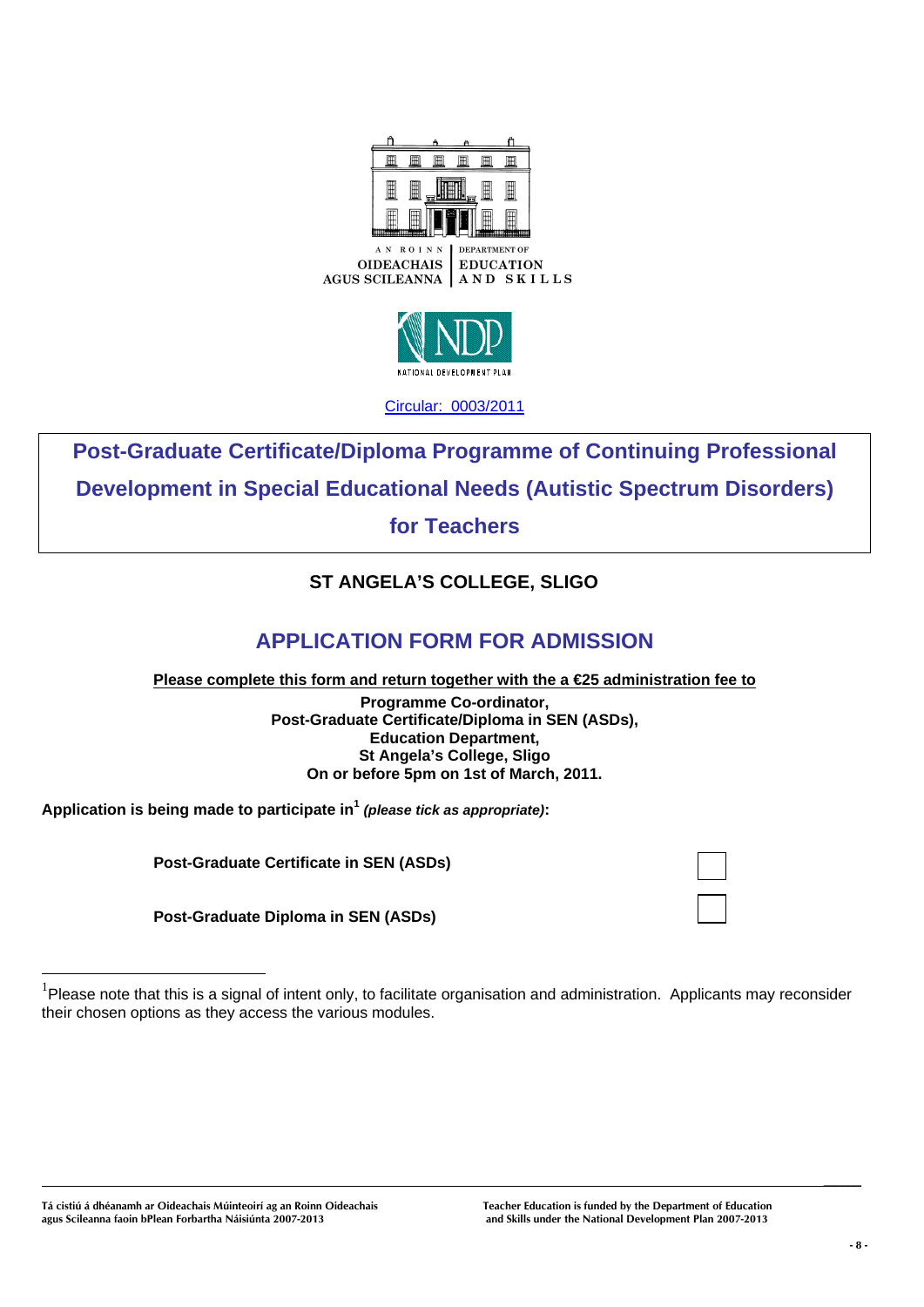## **1. Personal Details**

|    |                                                                               | <u> 1999 - Jan James James James James James James James James James James James James James James James James J</u>                                                                                                            |
|----|-------------------------------------------------------------------------------|---------------------------------------------------------------------------------------------------------------------------------------------------------------------------------------------------------------------------------|
|    |                                                                               |                                                                                                                                                                                                                                 |
|    |                                                                               |                                                                                                                                                                                                                                 |
|    |                                                                               |                                                                                                                                                                                                                                 |
|    |                                                                               |                                                                                                                                                                                                                                 |
|    |                                                                               |                                                                                                                                                                                                                                 |
| 2. | registration from the Teaching Council)*<br>Council must accompany this form. | Registration Details (Per Teaching Council Registration Certificate or per letter of confirmation of<br>*A copy of the Teacher Registration Certificate or a letter of confirmation of registration as provided by the Teaching |
| 3. | <b>Current Teaching Position</b>                                              |                                                                                                                                                                                                                                 |
|    |                                                                               | 3 (a) Please tick which of the following best describes your current Employment Status:                                                                                                                                         |
|    | Contract of Indefinite Duration (CID)                                         | $\Box$                                                                                                                                                                                                                          |
|    | <b>Fixed Term Contract</b>                                                    |                                                                                                                                                                                                                                 |
|    | Permanent                                                                     |                                                                                                                                                                                                                                 |
|    |                                                                               |                                                                                                                                                                                                                                 |

If employed in a Part Time capacity, for how many hours are you employed? \_\_\_\_\_\_\_\_\_\_\_\_\_\_\_\_\_\_\_\_\_\_\_\_\_\_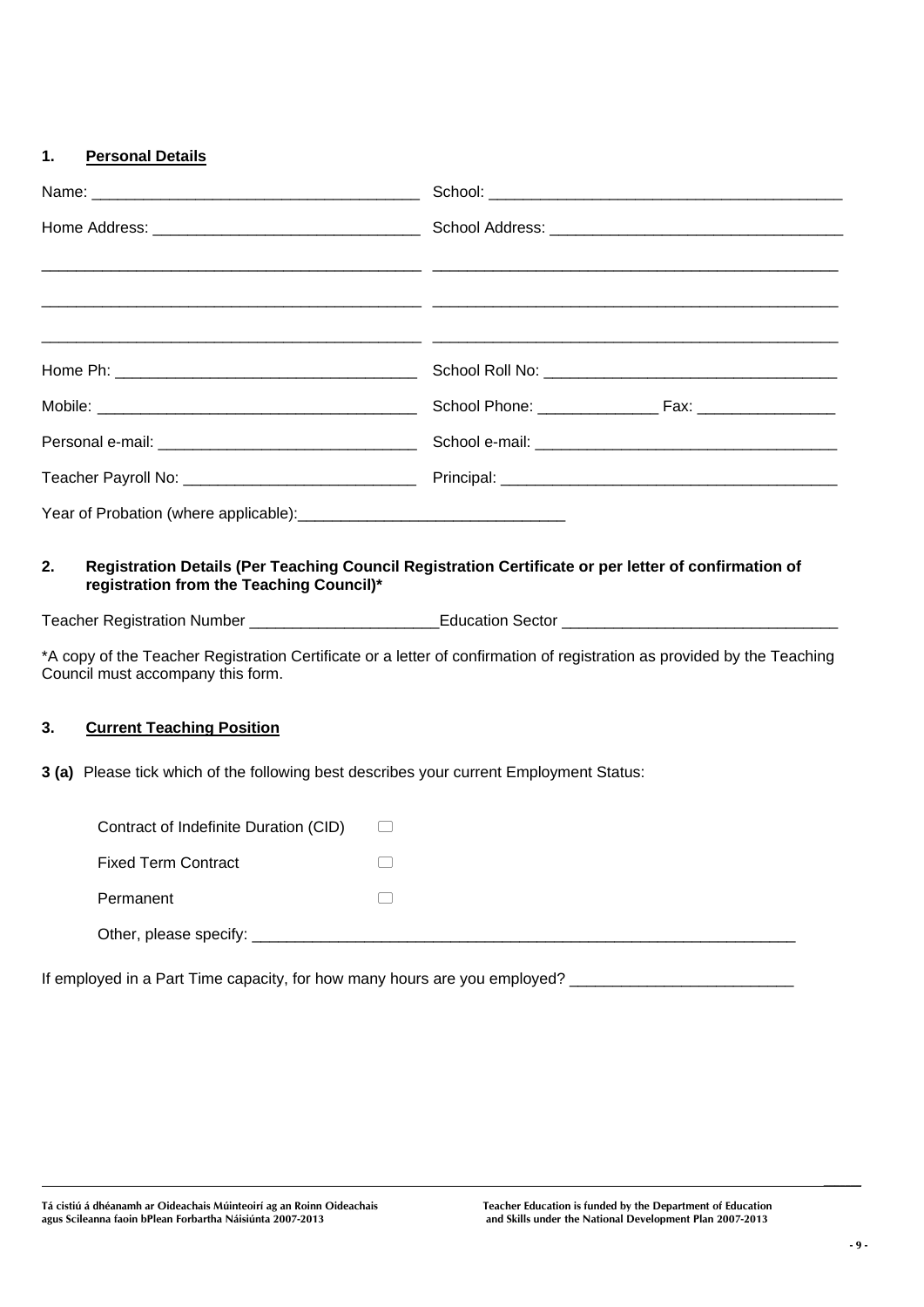**3 (b)** Please tick which of the following best describes the teaching position you will hold in 2011/2012:

## *Mainstream Primary School*

|           | Class teacher who is teaching a significant number of students with ASDs                                                     | □                                      |
|-----------|------------------------------------------------------------------------------------------------------------------------------|----------------------------------------|
|           | Resource teacher for students with special educational needs, currently teaching students with ASDs                          |                                        |
|           | Learning Support/Resource Teacher currently teaching students with ASDs.                                                     |                                        |
|           | Teacher in a special class for students with ASDs                                                                            |                                        |
| $\bullet$ | Teacher in a special class for students with special educational needs, which includes students with ASDs. $\Box$            |                                        |
|           | <b>Mainstream Post-Primary School</b>                                                                                        |                                        |
| $\bullet$ | Subject teacher, where a significant number of students with ASDs are accessing the subject area. (specify<br>which subject) |                                        |
| ٠         | Resource Teacher for students with special educational needs, currently teaching students with ASDs.                         | □                                      |
| ٠         | Learning Support/Resource Teacher, currently teaching students with ASDs                                                     | □                                      |
|           | Teacher in a special class for students with ASDs.                                                                           |                                        |
|           | Teacher in a special class for students with special educational needs, which includes students with ASDs                    | $\begin{pmatrix} 1 \\ 1 \end{pmatrix}$ |
|           | <b>Special School</b>                                                                                                        |                                        |
| $\bullet$ | Class teacher teaching students with special educational needs, which includes students with ASDs                            | □                                      |
|           | Class teacher teaching students with ASDs                                                                                    |                                        |
| $\bullet$ | Subject teacher, where students with ASDs are accessing the subject area.<br>(specify which subject)                         |                                        |
| $\bullet$ | Principal of a Special School where the Principal is in a teaching role and has students with ASDs                           |                                        |
|           | in his/her class                                                                                                             |                                        |
|           | Other (please Specify)                                                                                                       |                                        |

Please state the number of students with ASDs whom you are currently teaching in school or will be teaching for the duration of the Programme:

Please state the number of students with special educational needs (other than ASDs) who you are currently teaching in school or will be teaching for the duration of the Programme \_\_\_\_\_\_\_\_\_\_\_\_\_\_\_\_\_\_\_\_

**Tá cistiú á dhéanamh ar Oideachais Múinteoirí ag an Roinn Oideachais Teacher Education is funded by the Department of Education**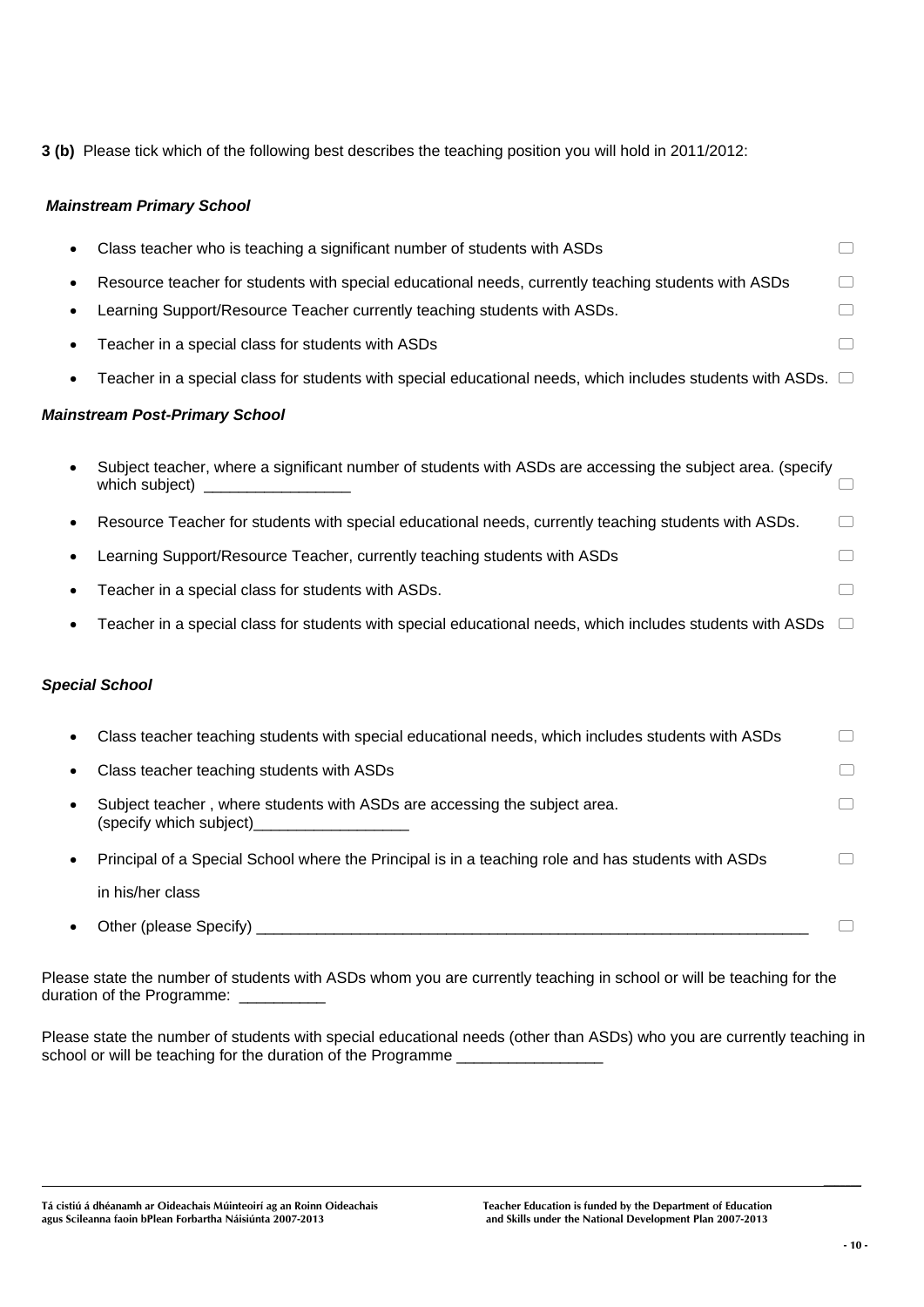|  |  | 3 (c) Please state: |  |
|--|--|---------------------|--|
|--|--|---------------------|--|

| Your total number of years teaching             |
|-------------------------------------------------|
| Number of years teaching in your present school |
| Number of years teaching students with ASDs     |
| When were you appointed to your present post    |
| Date of establishment of this post              |

**3 (d)** Please give a brief description of the students, stating categories of special educational need, with whom you currently work:

**3 (e)** For mainstream Post-Primary Teachers only:

Please state number of learning support/resource hours you are allocated in total \_\_\_\_\_\_\_\_\_\_\_\_\_\_\_\_\_

Please state number of hours which are spent supporting students with ASDs \_\_\_\_\_\_\_\_\_\_\_\_

 $\mathcal{L}_\text{max} = \frac{1}{2} \sum_{i=1}^{n} \frac{1}{2} \sum_{i=1}^{n} \frac{1}{2} \sum_{i=1}^{n} \frac{1}{2} \sum_{i=1}^{n} \frac{1}{2} \sum_{i=1}^{n} \frac{1}{2} \sum_{i=1}^{n} \frac{1}{2} \sum_{i=1}^{n} \frac{1}{2} \sum_{i=1}^{n} \frac{1}{2} \sum_{i=1}^{n} \frac{1}{2} \sum_{i=1}^{n} \frac{1}{2} \sum_{i=1}^{n} \frac{1}{2} \sum_{i=1}^{n} \frac{1$ 

Please state subject(s) which you also teach \_\_\_\_\_\_\_\_\_\_\_\_\_\_\_\_\_\_\_\_\_\_\_\_\_\_\_\_\_\_\_\_\_\_\_

**3 (f)** For the school year 2011/2012, how many hours per week will you be timetabled in the following areas of work:

Special Class: external with the Withdrawal Work: Team Teaching: Consultation with Colleagues/Parent/Others (please specify):

Other (please specify):

**Please confirm with your Principal that you are, or will be, working with students with ASDs for the duration of the Programme.** 

**I have certified with my Principal that this will be the case: Yes:**  $\Box$  **No:**  $\Box$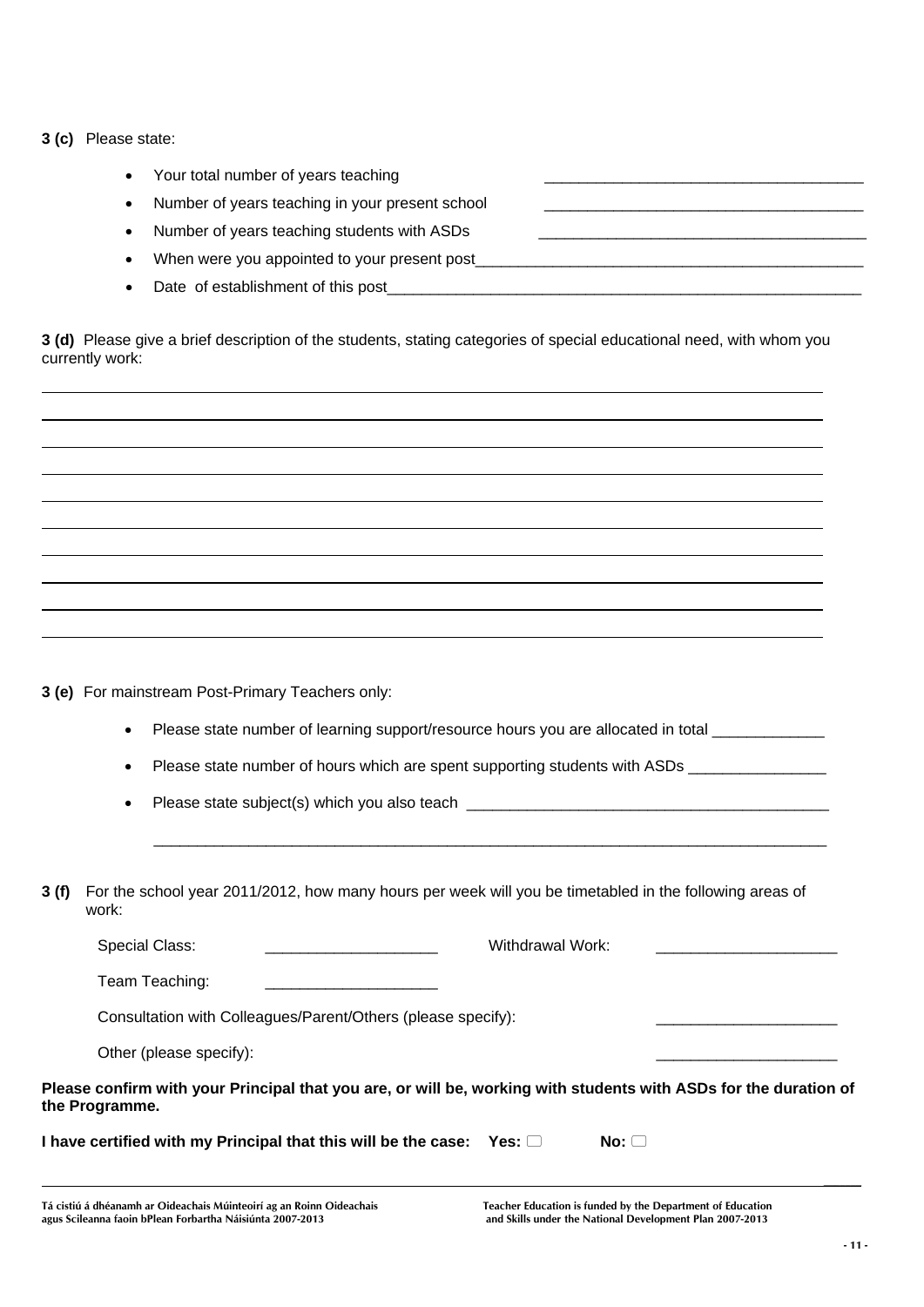## **4. Mainstream School only: Range of Support Services**

**4 (a)** Excluding your position, please specify the range of support services currently in your school (state number)

| Learning Support Teachers:                                    |  |
|---------------------------------------------------------------|--|
| Resource Teachers for students with special educational needs |  |
| Learning Support/Resource Teachers                            |  |
| <b>Special Class Teachers</b>                                 |  |
| Other (please specify)                                        |  |
|                                                               |  |

4 (b) Have you previously attended a course (short/Post-Graduate) pertaining to special education? Yes  $\Box$  No  $\Box$ 

| <b>Topic</b>                                                      | Date                                | Duration                                                     | Venue                                                                                                                      |
|-------------------------------------------------------------------|-------------------------------------|--------------------------------------------------------------|----------------------------------------------------------------------------------------------------------------------------|
|                                                                   |                                     |                                                              |                                                                                                                            |
|                                                                   |                                     |                                                              |                                                                                                                            |
| 5.                                                                | <b>Previous Teaching Experience</b> |                                                              | 5 (a) Number of years teaching mainstream classes: _____________________________                                           |
| Name and Address of School(s):                                    |                                     |                                                              | Dates:                                                                                                                     |
|                                                                   |                                     |                                                              |                                                                                                                            |
|                                                                   |                                     |                                                              |                                                                                                                            |
|                                                                   |                                     |                                                              |                                                                                                                            |
|                                                                   |                                     |                                                              | 5 (b) Prior to taking up your current teaching position, please state number of years in special schools/ special classes/ |
|                                                                   |                                     |                                                              |                                                                                                                            |
| Name and Address of School(s):<br>(Please specify teaching role): |                                     |                                                              | Dates:                                                                                                                     |
|                                                                   |                                     |                                                              |                                                                                                                            |
|                                                                   |                                     | 5 (c) Any other relevant experience in educational settings: |                                                                                                                            |
|                                                                   |                                     |                                                              |                                                                                                                            |
|                                                                   |                                     |                                                              |                                                                                                                            |

**Tá cistiú á dhéanamh ar Oideachais Múinteoirí ag an Roinn Oideachais Teacher Education is funded by the Department of Education**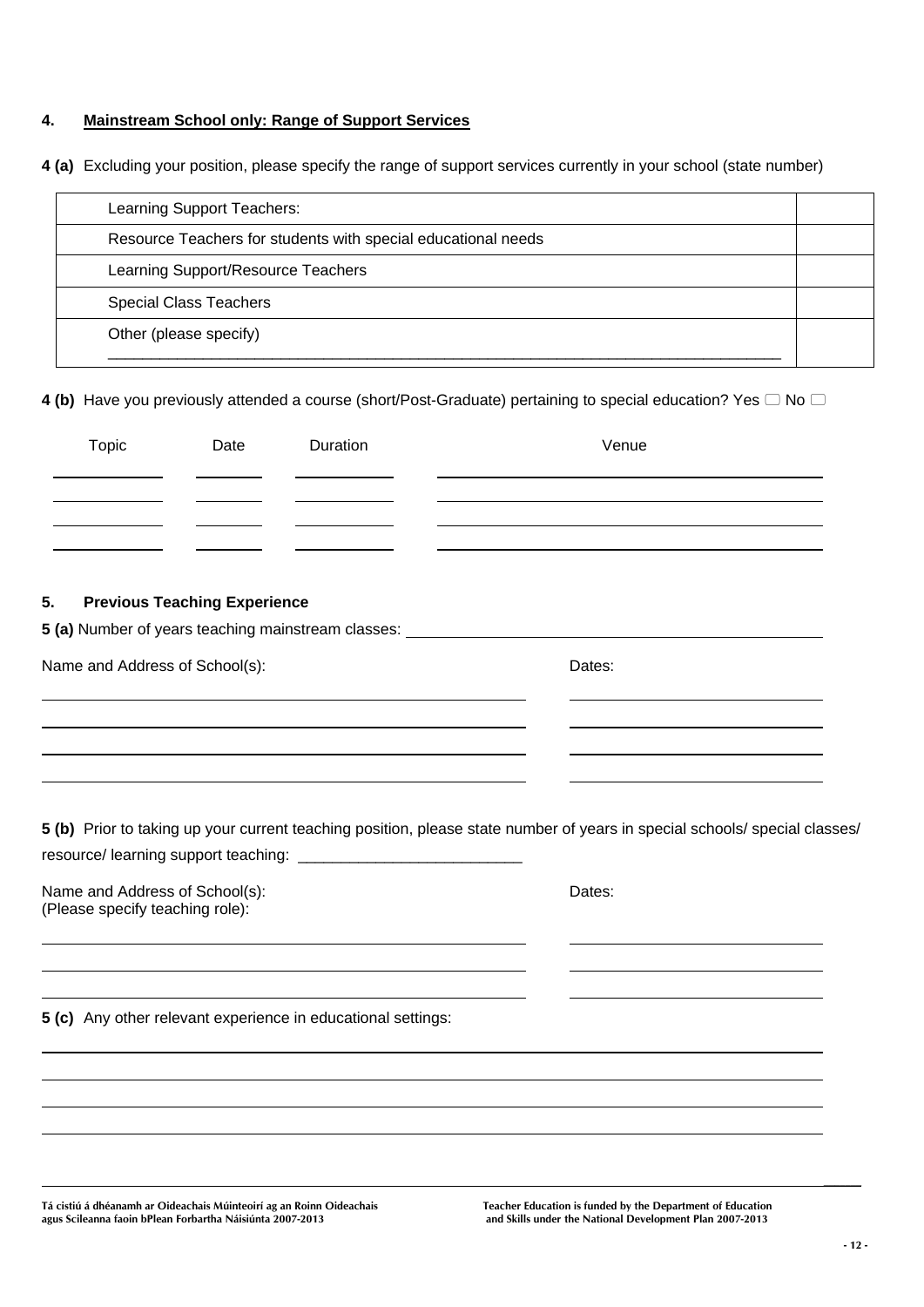## **6. Professional or other qualifications held**

| <b>College, University</b><br>or other Awarding<br><b>Body</b> | Dates of attendance<br>and whether full-<br>time or<br>part-time | Degree or other<br><b>Qualifications</b><br>obtained/to be<br>obtained | Grade/<br><b>Class</b><br>(if any) | Subject(s) | Date of<br>Award |
|----------------------------------------------------------------|------------------------------------------------------------------|------------------------------------------------------------------------|------------------------------------|------------|------------------|
|                                                                |                                                                  |                                                                        |                                    |            |                  |
|                                                                |                                                                  |                                                                        |                                    |            |                  |

#### **7. Previous Professional Development**

**(e.g. SESS, ICEP Europe, In-service). Please also see list of courses as in Appendix A previously attended.** 

| Name & Dates of<br>Professional<br><b>Development Course</b> | <b>Duration</b> | Grade/<br><b>Class</b><br>(if any) | Subject(s) | Year of<br><b>Completion of</b><br>Professional<br><b>Development</b><br>Course | <b>Accrediting Body</b> |
|--------------------------------------------------------------|-----------------|------------------------------------|------------|---------------------------------------------------------------------------------|-------------------------|
|                                                              |                 |                                    |            |                                                                                 |                         |
|                                                              |                 |                                    |            |                                                                                 |                         |

## **8***.* **Additional Information**

**8 (a)** Have you previously applied for the Post-Graduate Certificate/Diploma in Special Educational Needs (Autistic Spectrum Disorders) (ASDs) Professional Development Programme? Yes  $\Box$  No  $\Box$ 

If yes, what year did you apply? \_\_\_\_\_\_\_\_\_\_\_\_\_\_\_\_\_\_\_\_\_\_\_\_\_\_\_\_\_\_\_\_\_\_\_\_\_\_\_\_\_\_\_\_\_\_\_\_\_\_\_\_\_\_\_\_\_\_

**8 (b)** Please indicate your reason(s) for seeking a place on this continuing professional development programme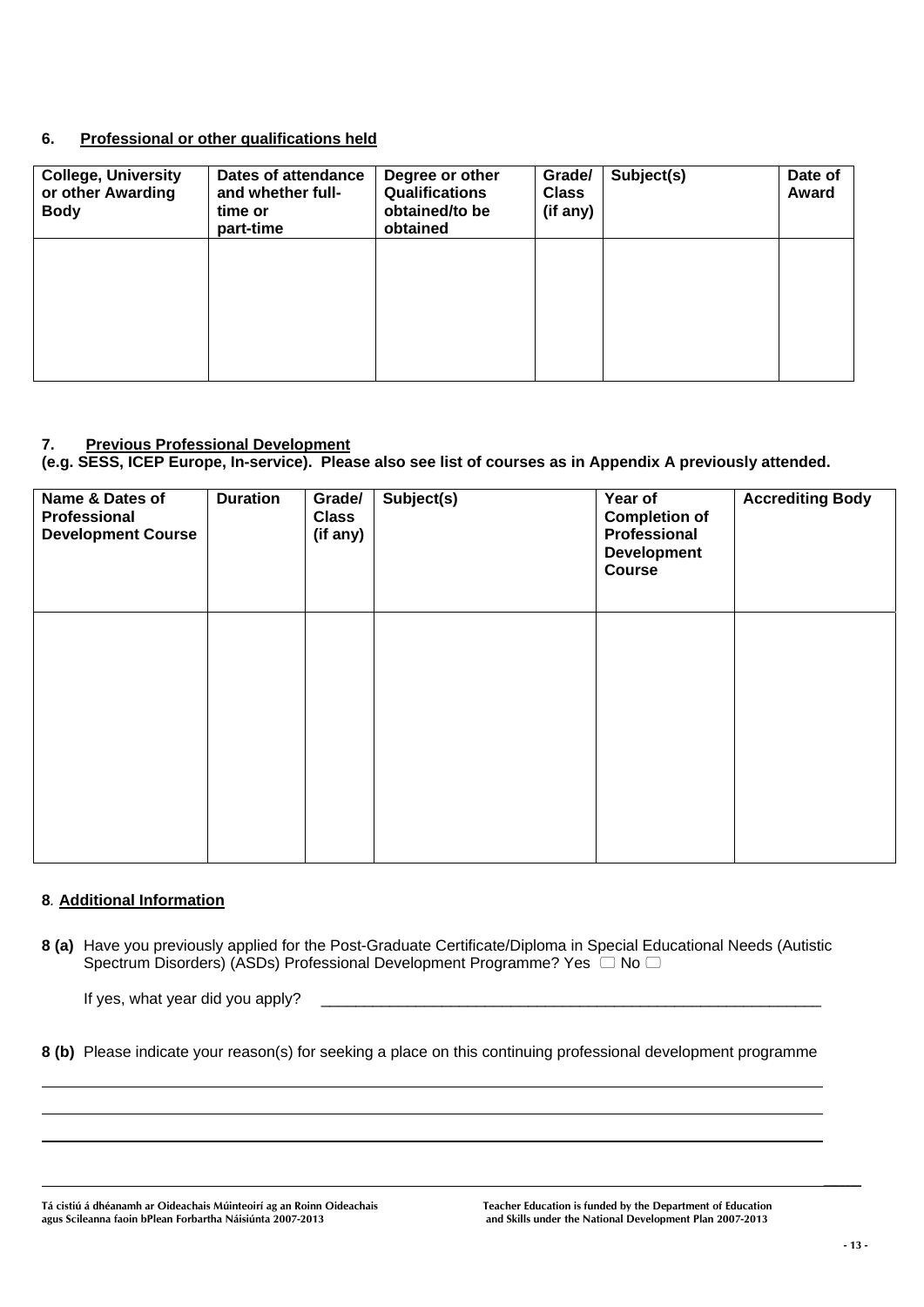## **8 (c)** Any other information that you feel may help in assessing your application for this Programme

## **9. Name, address and roll numbers of all the schools in which you teach, where applicable**

| <b>School Name</b> | <b>School Address</b> | <b>School Roll Number</b> |
|--------------------|-----------------------|---------------------------|
|                    |                       |                           |
|                    |                       |                           |
|                    |                       |                           |
|                    |                       |                           |
|                    |                       |                           |

## **To be Completed by Applicant**

**10.** I have read Circular 0003/2011 and I agree to fulfil the necessary conditions of participation in the programme for which I am making application. I certify that all the information given on this form is correct and if admitted to the programme, I undertake to observe all the rules and regulations of St. Angela's College, Sligo and to fulfil the necessary conditions of the programme.

**SIGNED:** \_\_\_\_\_\_\_\_\_\_\_\_\_\_\_\_\_\_\_\_\_\_\_\_\_\_\_\_\_\_\_\_\_\_\_ **DATE:** \_\_\_\_\_\_\_\_\_\_\_\_\_\_\_\_\_\_\_\_\_\_\_\_\_\_